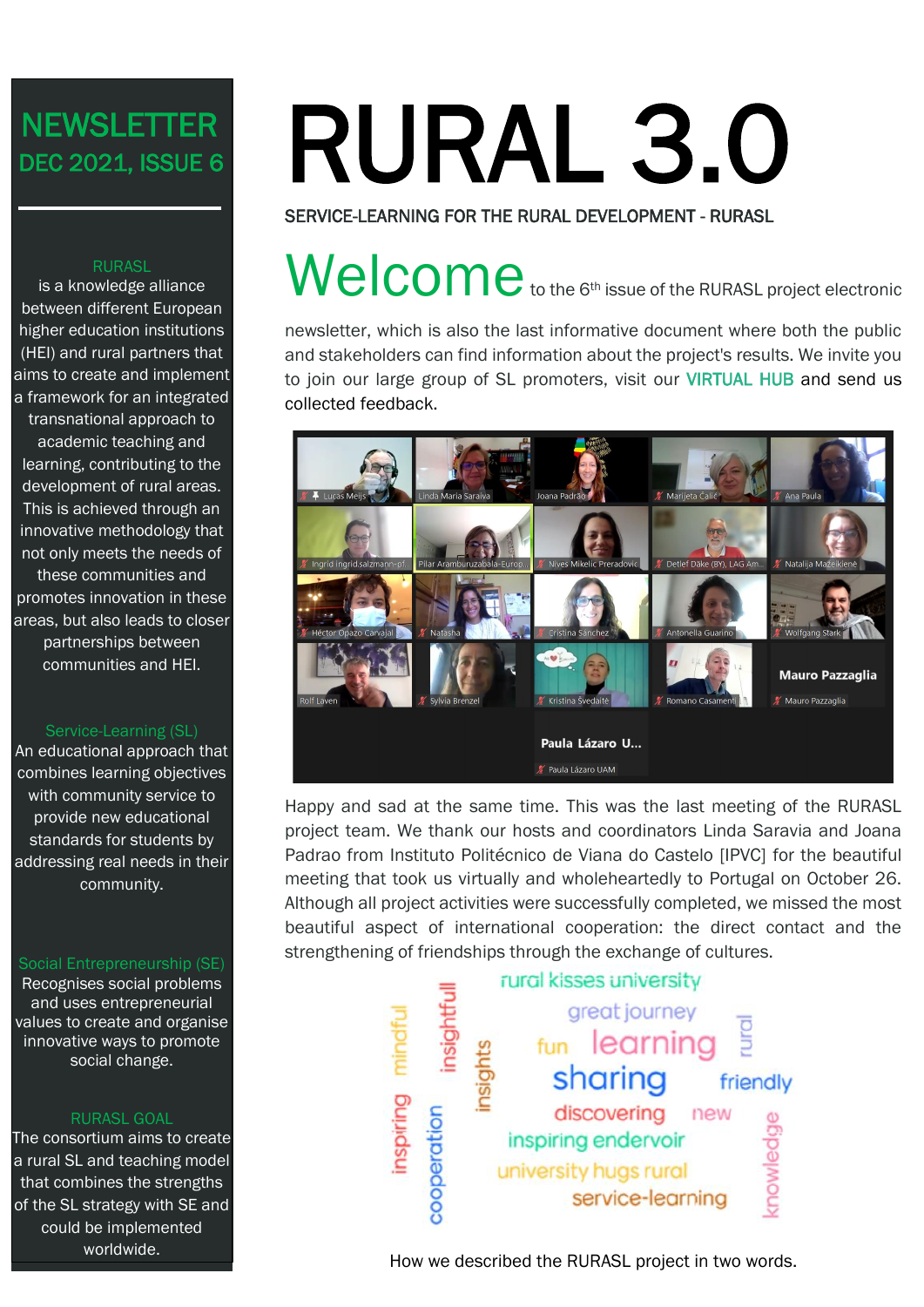## WHO ARE WE?

#### Higher Education Institutions (HEI)

Polytechnic Institute of Viana do Castelo - Portugal

University College of Teacher Education Vienna - Austria

University of Zagreb - Croatia

Rotterdam School of Management Erasmus University - The Netherlands

Strascheg Center for Entrepreneurship - Germany

Autonomous University of Madrid - Spain

Vytautas Magnus University – Lithuania

University of Bologna - Italy

#### Rural Partners

AJD - Portugal

LAG 5 - Croatia

LAG Ammersee - Germany

Kaunas district LAG – Lithuania

Galsinma - Spain

Stichting Schutsluis Alblasserdam - The **Netherlands** 

Plenum - Austria

LAG L'Altra Romagna - Italy

LAG = Local Action Group

#### RURASL thematic session at RIODD2021



On Friday, October 1, the RURASL Alliance participated in the 16th Congress of the International Network for Research on Organizations and Sustainable Development organized by the University of Montpelier (France) -

#### RIODD2021.

As part of this year's edition, themed ENTREPRENEURSHIP AND SUSTAINABLE DEVELOPMENT: THE "ENTREPRENEURIAL SOCIETY" FACING THE SANITARY CRISIS, we organized a thematic session dedicated to service-learning and social entrepreneurship. Since the start of Covid-19, the RURASL project has fostered the creation of an ecosystem that favors new ways of communication, new interactions and new approaches to problem solving. This session focused on the importance, objectives and results of the "Rural 3.0: Service-Learning for Rural Development'' project. It was dedicated to the presentation of case studies and findings in the field of service-learning and social entrepreneurship from 8 partner countries.



Germany and the Netherlands presented the results of their experiences with social entrepreneurship courses in rural areas, while the other six participating countries presented the results of their experiences with Service-Learning courses, particularly in the following areas: Information Sciences (Croatia), Art and Teacher Education (Austria and Portugal), Public Administration, Social Work and Education (Italy and Lithuania), and Teacher Training and Education (Spain). A list of the communications can be found in the [Proceedings of](https://labex-entreprendre.edu.umontpellier.fr/15e-congres-du-reseau-international-de-recherche-sur-les-organisations-et-de-developpement-durable/)  [RIODD2021:](https://labex-entreprendre.edu.umontpellier.fr/15e-congres-du-reseau-international-de-recherche-sur-les-organisations-et-de-developpement-durable/)

- 1. Mikelić Preradović, N., Čalić, M., Roglić, M. Rural Service-Learning in Information Sciences.
- 2. Albanesi, C., Guarino, A., Barbieri, I., Pazzaglia, M. Engaging with rural communities in Italy through service-learning.
- 3. Mazeikiene, N., Kazlauskaite-Zumariene, K. Management of Rural Service-Learning Communication Projects in Lithuania.
- 4. Saraiva, L., Padrão, J, Dias, A.P. Building bridges & Transforming Realities in Rural Communities in Portugal.
- 5. Meijs, L., van Overbeeke, P., den Boer, A. Learning by Doing: Rural Social Entrepreneurship in the Netherlands.
- 6. Stark, W., Däke, D., Franck, M. Rural Mobility: Social Entrepreneurship in Munich Metropolitan Area.
- 7. Aramburuzabala, P., Lázaro Cayuso, P., Sánchez , C. Rural Servicelearning in the North Mountain range of Madrid.
- 8. Laven, R., Weinlich, W., Brenzel, S., Salzmann-Pfleger, I. Art & Diversity: Rural Service-learning in Lower Austria.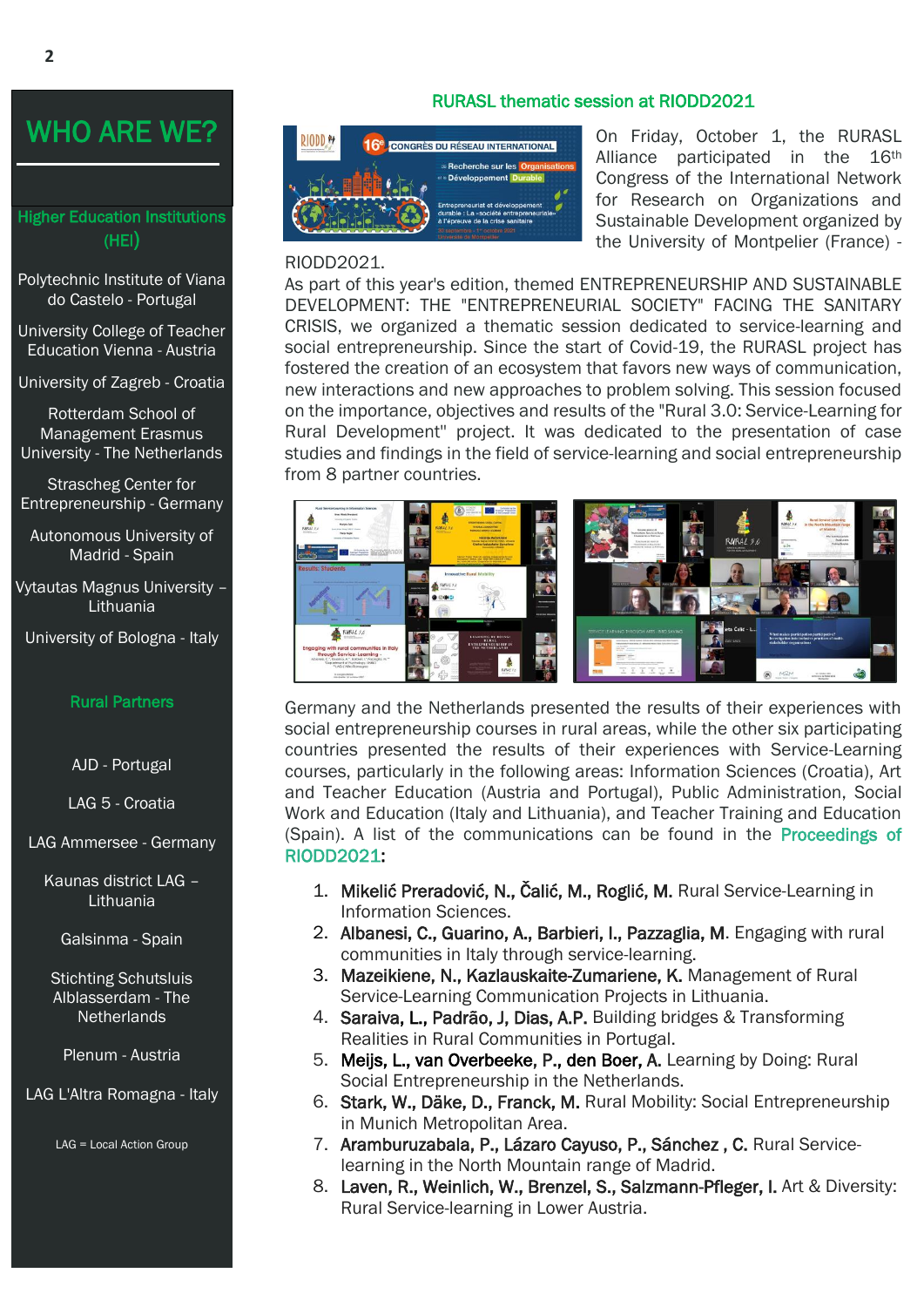#### RURASL at ARCA International Exhibition of Inventions



Thanks to the efforts and commitment of Professor [Nives Mikelic Preradovic](https://inf.ffzg.unizg.hr/index.php/en/17-department/271-nives-mikelic-preradovic) from the Faculty of Humanities and Social Sciences in Zagreb, the RURASL project was

represented at the 19th International Exhibition of Inventions ARCA 2021. The exhibition took place from 14 to 16 October at the National and University Library in Zagreb. Numerous innovations (about 550 from 20 countries) and new technologies from industry and everyday life were presented, which are the result of the work of individual innovators, research teams from the public and private sectors, academic and scientific institutions, and innovative and development companies.

|                                                                                                                                                                                                                                |                                                                                                                                                                                                                                                                                                                                                                                                                                                                                                                                                                                                                                                                              | Sveučilište u Zagrebu<br><b>Common Common Common</b><br>Filozofski fakultet                                                                                                                                                                                                                                                                                                                                                                                                                                                                                                                                                                                                                                                                                                                                                                                                                                                                                                                                                                                                                                                                                                                                                                                                                                                                                                                                                                                                                                                                                                                                                                                                                 |                                                                                                                                                                                                                                                                                                                                                                                             |
|--------------------------------------------------------------------------------------------------------------------------------------------------------------------------------------------------------------------------------|------------------------------------------------------------------------------------------------------------------------------------------------------------------------------------------------------------------------------------------------------------------------------------------------------------------------------------------------------------------------------------------------------------------------------------------------------------------------------------------------------------------------------------------------------------------------------------------------------------------------------------------------------------------------------|---------------------------------------------------------------------------------------------------------------------------------------------------------------------------------------------------------------------------------------------------------------------------------------------------------------------------------------------------------------------------------------------------------------------------------------------------------------------------------------------------------------------------------------------------------------------------------------------------------------------------------------------------------------------------------------------------------------------------------------------------------------------------------------------------------------------------------------------------------------------------------------------------------------------------------------------------------------------------------------------------------------------------------------------------------------------------------------------------------------------------------------------------------------------------------------------------------------------------------------------------------------------------------------------------------------------------------------------------------------------------------------------------------------------------------------------------------------------------------------------------------------------------------------------------------------------------------------------------------------------------------------------------------------------------------------------|---------------------------------------------------------------------------------------------------------------------------------------------------------------------------------------------------------------------------------------------------------------------------------------------------------------------------------------------------------------------------------------------|
|                                                                                                                                                                                                                                |                                                                                                                                                                                                                                                                                                                                                                                                                                                                                                                                                                                                                                                                              | <b>RURASL</b>                                                                                                                                                                                                                                                                                                                                                                                                                                                                                                                                                                                                                                                                                                                                                                                                                                                                                                                                                                                                                                                                                                                                                                                                                                                                                                                                                                                                                                                                                                                                                                                                                                                                               | Sveučilište u Zagrebu<br>Filozofski fakultet                                                                                                                                                                                                                                                                                                                                                |
| ■■<br>$\mathcal{R}^{\mathcal{D}}$<br><b>HURASI</b><br><b><i>A MORTAL</i></b><br>ROAD, 2.0 DAMESTING HORIZON ATTINUE IN MORALE.<br><b>CONTRACTOR</b><br><b>REAL PROPERTY AND REAL PROPERTY CONTINUES.</b><br>--<br><b>BRS66</b> | and the charter<br>$\sigma_{\overline{K}}$ $\sigma_{\overline{K}}$<br><b>Manuscript and incommunication incolarate involves</b><br>Blue Forman, Nowmann (1948) FRANCH HANNER<br><b>BATA FOR EQUIPARED EXERPTING F NOTFAMING</b><br><b>TRACHING MATERIAL</b><br>condition on with the AL Motivated Mary Englands, also, B. (A. Maria Rosso)<br>time with map Marks Ractions<br><b>Britain in announce</b><br>threaten termined pulling embracement alternationally a report<br>allerthanistics, newly or might to take or hardcom analysis area<br>It services excellent market a series with 1 term togethere product hope<br>cash is no considere datos reduzelli collación | <b>RURAL 3.0 DRUSTVENO KORISNO UČENJE ZA RURALNI</b><br>彙<br>RURAL SO<br><b>PROF. DR. SC. NIVES MIKELIC PRERADOVIC</b><br><b>Allen Street, California</b><br><b>ODSJEK ZA INFORMACIJSKE I KOMUNIKACIJSKE ZNANOSTI</b><br>Opis inovacije<br>U projektu Rural 3.0 se radi o prvom europskom virtualnom čvorištu ruralnog društveno<br>korisnog učenja koje omogućava uparivanje (eng. matchmaking) potreba dionika ruratnih<br>zajednica (LAG-ova, nevladinih organizacija, ruralnih agencija i udruga, predstavnika lokalne<br>samouprave i javnih institucija, profesionalnih organizacija i sindikata, ruralnog poslovnog<br>sektora) s ponudom akademskih znanja i vještina sveučilišnih studenata i nastavnika<br>Zainteresiranih za partnerstvo ruralne zajednice i sveučilišta. Algoritam za uparivanje nuti<br>skup ključnih riječi koje opisuju potrebe i stručnost svakog člana (ruralnog i sveučilišnog) da bi<br>se otkrile potrebe ruralne zajednice i akademska poruda znanja i vještina.<br>Rural 3.0 sadrži i alate za digitalno učenje MOOC, onine World Café, novi akademski modul<br>koji pokriva ishode ruralnog društveno korisnog učenja i ruralnog društvenog poduzetništva<br>(learn, rural, ffzg, hr) te primjere dobrih praksi u 8 EU zemalja (hub rural, ffzg, hr).<br><b>Website Matchmeking</b><br><b>Carryl and advanced by</b><br><b>Hub and database of</b><br>A learning tools<br>Arastemic module<br>Manhara and Experts<br>applied<br>on rural service<br>in Bund Service<br>vicely developed<br>learning and socia<br>learning and Social<br>and stores for<br><b>Antisprensiandi</b><br>Extrapranautship<br><b><i><u>Adanging</u></i></b> irra<br>τ<br>R | <b>VIŠEMODALNO KONSTRUIRANJE JEZIĆI</b><br>MULTIMODAL MEANING CONSTRUAL; LI<br>DATA FOR DEVELOPING COGNITIVELY M<br><b>TEACHING MATERIAL</b><br>grof, dr. sc. Renata Geld<br>dr. sc. Mateusz-Milan Stanojević, doc.<br>ta Sarčanin<br>tinog značenja doprinos učenika<br>op pristup temelien na kognitivnin<br>Marosti o odnosu jezika i općih kogr<br>principal disebut postpiech udibenia |

International Federation of National Associations of Innovators (IFIA) Director Zoran Barišić pointed out that humanity has relied on the development of technological innovations for centuries, but that the innovation community needs to make additional efforts to develop and make visible the innovative potential of the social sciences and humanities. The RURASL project was recognized as an innovative approach that responds to the challenges of modern society by promoting service learning and social entrepreneurship in rural communities.

#### [NEW BLOG: Waterfront redevelopment in Alblasserdam](https://www.portcityfutures.nl/news/waterfront-redevelopment-in-alblasserdam)

Stichting Schutsluis Alblasserdam, a rural partner from the Netherlands, with the support of Rotterdam University of Applied Science (RUAS), has implemented the RURASL social entrepreneurship project in the waterfront redevelopment in Alblasserdam. In Practise Integration Projects, the departments of Civil Engineering, Spatial Development and



Water Management combine their knowledge to create an innovative solution for the development of a rural community, such as the reconstruction of a lock, the improvement of a dike strip or the development of a former industrial area on a foreshore. As one of the results, [a new blog](https://www.portcityfutures.nl/news/waterfront-redevelopment-in-alblasserdam) was launched.

Project Reference number: 599382-EPP-1-2018-1-PT EPPKA2-KA

> Project Acronym: RURASL

Project Title: Rural 3.0: Service-Learning for the Rural Development

> EU grant: 999.138,80€

Program: ERASMUS + KA2: Knowledge **Alliances** 

Duration of the project: 2019 – 2021

Contact: lindasaraiva@ese.ipvc.pt [razvoj@lag5.hr](mailto:razvoj@lag5.hr)



Co-funded by the Erasmus+ Programme of the European Union

The information and views set out in this publication are those of the authors and do not necessarily reflect the official opinion of the European Union. Neither the European Union institutions and bodies nor any person acting on their behalf may be held responsible for the use which may be made of the information contained therein.